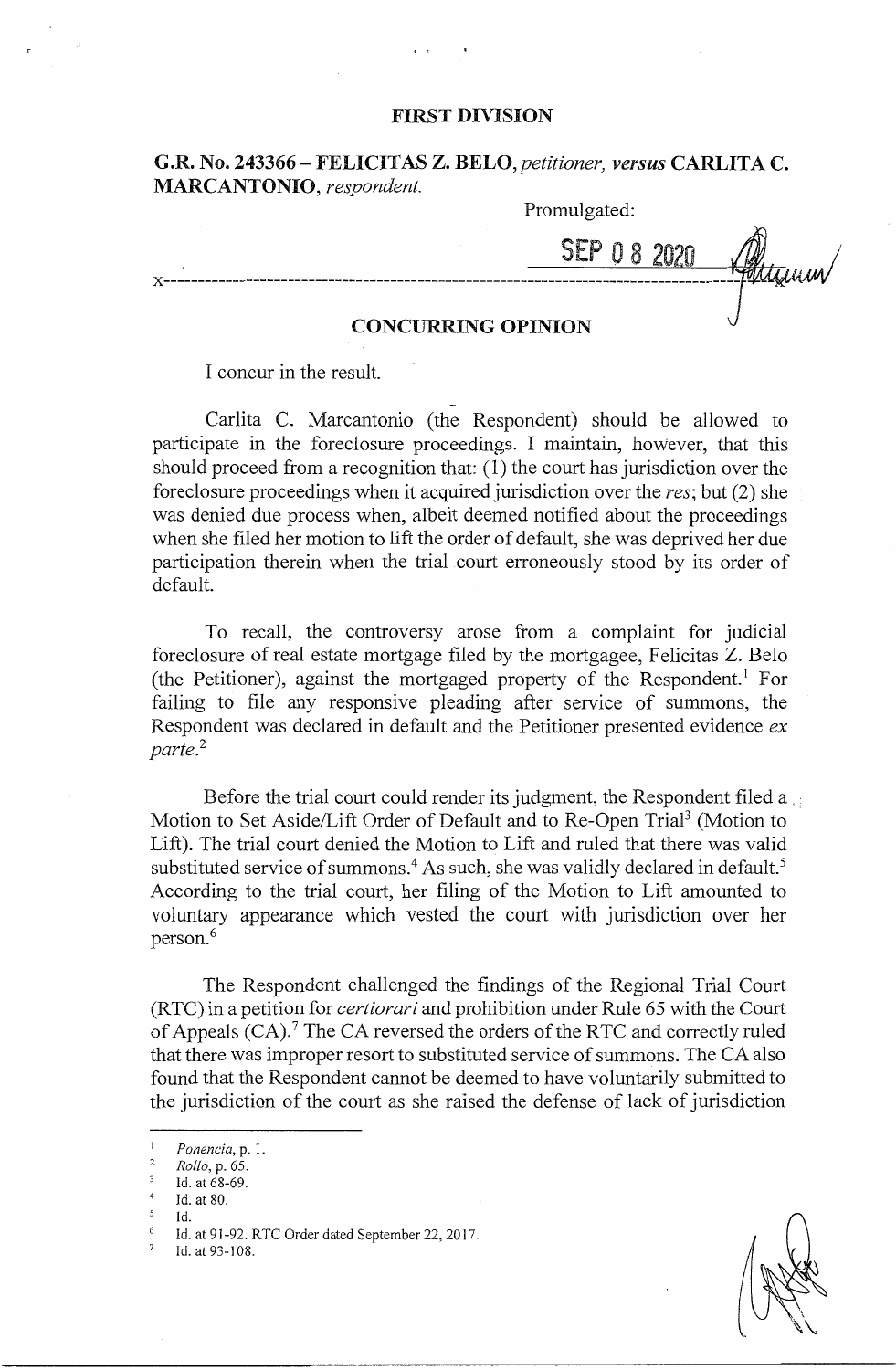# Concurring Opinion 2 G.R. No. 243366

.. ----............. --... --------·····-·· -------------- --»------~---

over her person at the first opportunity.<sup>8</sup> Hence, this petition for review on *certiorari* by the Petitioner.

The RTC and CA failed to take into consideration the fact that the Petitioner instituted a judicial foreclosure proceeding which is **an action**  *quasi in rem.* Petitioner is enforcing her personal claim against the property of the Respondent, named as party defendant in the proceedings below, burdened by the mortgage constituted thereon. 10 Otherwise stated, the purpose of the action is to have the mortgaged property seized and sold by court order to the end that proceeds thereof be applied to the payment of the mortgagee's claim. <sup>11</sup>

Being an action *quasi in rem,* **jurisdiction over the person of the defendant** is *not* **a prerequisite to confer jurisdiction** <sup>12</sup>**in the court**  provided that the court acquires jurisdiction over the res.<sup>13</sup>

In the 1918 case of *El Banco Espanol-Filipino v. Palanca,* 14 the Court had the first opportunity to discuss the nature of jurisdiction in actions *quasi in rem.*<sup>15</sup> The Court therein clarified that while jurisdiction over the person of the defendant is not required, the defendant nevertheless shall have an opportunity to be heard by giving him or her notice through the means provided by law: 16

It will be observed that in considering the effect of this irregularity, **it makes a difference whether it be viewed as a question involving**  jurisdiction or as a question involving due process of law. In the matter of jurisdiction there can be no distinction between the much and the little. The court either has jurisdiction or it has not; and if **the requirement as to the mailing of notice should be considered as a step antecedent to the acquiring of jurisdiction, there could be no escape from the conclusion that the failure to take that step was fatal to the validity of the judgment. In the application of the idea of due process of law, on the other hand, it is clearly unnecessary to be so rigorous. The jurisdiction being once established, all that due process of law thereafter requires is an opportunity for the defendant to be heard;** and as publication was duly made in the newspaper, it would seem highly unreasonable to hold that the failure to mail the notice was fatal.<sup>17</sup> (Emphasis and underscoring supplied)

 $\frac{15}{16}$  Id. at 934.<br>  $\frac{17}{17}$  Id. at 937.

<sup>8</sup>*Ponencia,* p. 4; *rollo,* pp. 34-36.

<sup>9</sup>See seminal case of *El Banco Espanol-Filipino v. Palanca,* 37 Phil. 921, 928 (1918); see also *Frias v. Alcayde,* G.R. No. 194262, February 28, 2018, 856 SCRA 514, citing *Munoz v. Yabut,* 655 Phil. 488,

<sup>515-516 (2011).&</sup>lt;br> *Ocampo v. Domalanta*, G.R. No. L-21011, August 30, 1967, 20 SCRA 1136, 1141.<br>
<sup>11</sup> See *Ocampo v. Domalanta*, id.; *San Pedro v. Ong*, G.R. No. 177598, October 17, 2008, 569 SCRA 767.<br>
<sup>12</sup> Biaco v. Phili *Alba v. Court of Appeals,* 503 Phil. 451 (2005); *Perkin Elmer Singapore Pte Ltd. v. Dakila Trading* 

<sup>&</sup>lt;sup>13</sup> Jurisdiction over the *res* is acquired either (1) by the seizure of the property under legal process, whereby it is brought into actual custody of the law; or (2) as a result of the institution of legal proceedings, in which the power of the court is recognized and made effective. *(Biaco v. Philippine Countryside Rural Bank,* id. at 115-116, citing *Alba v. Court of Appeals,* id.)

 $\frac{14}{15}$  Supra note 9.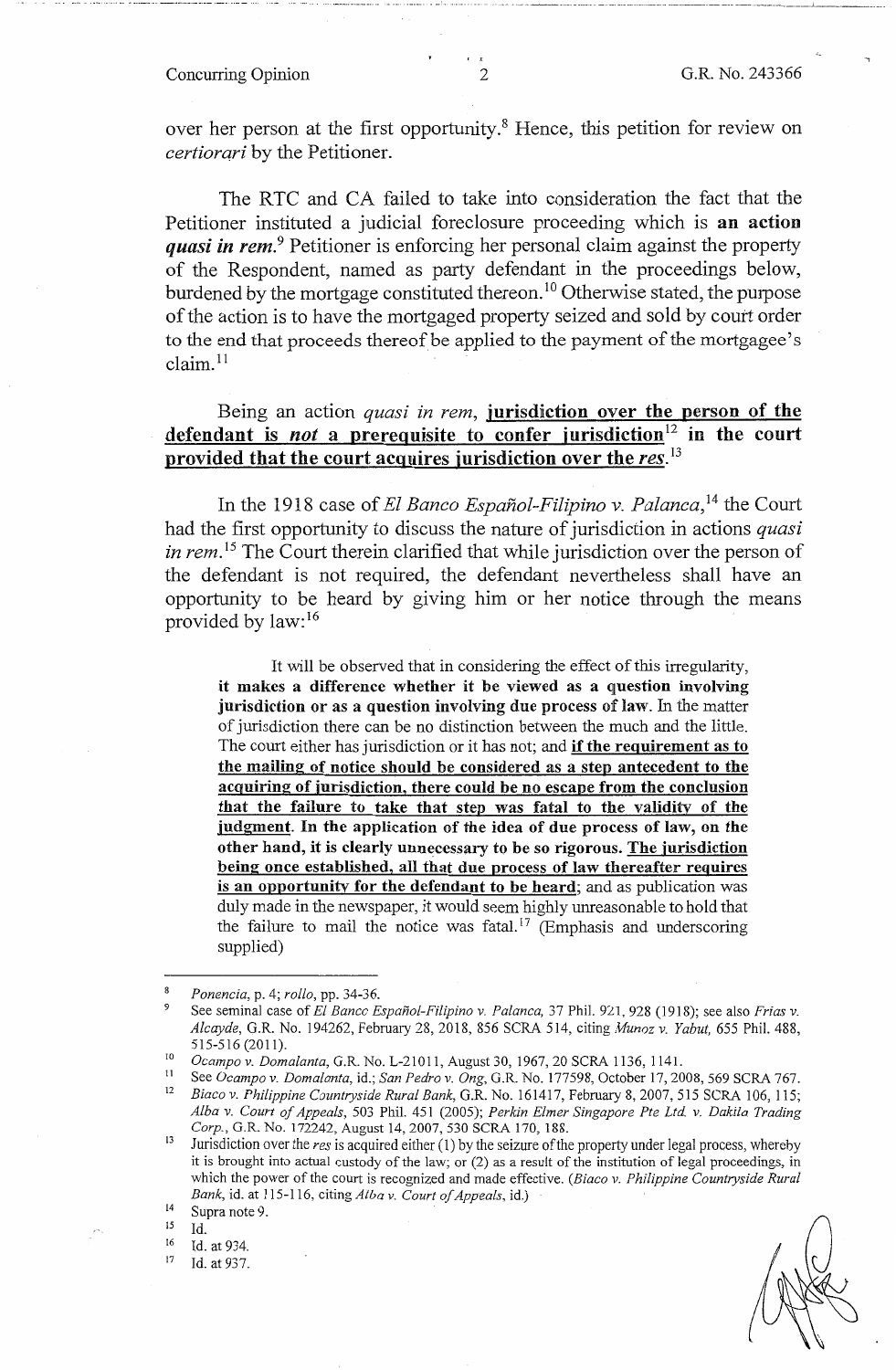### Concurring Opinion 3 G.R. No. 243366

Hence, while jurisdiction over the person is not required, notification of the defendant is still required by due process of law. 18 In actions *quasi in rem,* like judicial foreclosure proceedings, **this notice takes the form of summons validly served upon the defendant, not for vesting the court with jurisdiction, but for complying with the requirements of fair play. <sup>19</sup>** By service of summons, the defendant is given notice that a civil action has been commenced and places him or her on guard as to the demands of the plaintiff,  $20$  and the possibility that property belonging to him, or in which he has an interest, might be subjected to a judgment in favor of the plaintiff and he or she can thereby take steps to protect such interest if he or she is so minded.<sup>21</sup>

To be clear, the proper characterization of the purpose of summons is not a hollow exercise. Viewing compliance, and by extension, any alleged defect in the service of summons as either being jurisdictional or as a question involving due process of law, would yield markedly different conclusions.

If service of summons is jurisdictional, then any defect thereon will necessarily result in the nullification of the proceedings for want of judicial authority.22 The court either has jurisdiction or it does not. Hence, in actions *in personam*, such as an action for specific performance,<sup>23</sup> defect in the service of summons upon the defendant, barring any voluntary appearance, automatically results in the nullification of the proceedings. $^{24}$ 

If service of summons on the person of the defendant is not an antecedent to the acquisition of the court's power to try and hear the case but instead is a facet of due process, any defect does not divest the court of jurisdiction. The Court retains its power to take cognizance of the case and may direct the proper service of summons to satisfy the requirements of due process.<sup>25</sup>**When the court proceeds to render judgment despite the failure to properly serve summons on the defendant, this deprives the latter the** 

<sup>18</sup> See *El Banco Espanol-Filipino v. Palanca,* supra note 9 at 934.

<sup>19</sup>*Biaco v. Philippine Countryside Rural Bank,* supra note 12 at 118; *Alba v. Court of Appeals,* supra note

<sup>12. 20</sup> See *Paramount Insurance Corp. v. Japzon,* G.R. No. 68037, July 29, 1992, 211 SCRA 879, 885; see also *Guiguinto Credit Cooperative, Inc. (GUCCI) v. Torres, G.R. No. 170926, September 15, 2006, 502* SCRA 182, 193.

SCRA 182, 193. 21 *Regner v. logarta,* G.R. No. 168747, October 19, 2007, 537 SCRA 277, 296, citing *Perkin Elmer Singapore PTE LTD. v. Dakia Trading Corporation,* G.R. No. 172242, August 14, 2007, 530 SCRA 170. 22 In *El Banco Espanol-Filipino v. Palanca,* supra note 9 at 937, the Court stated:

It will be observed that in considering the effect of this irregularity, it makes a difference whether it be viewed as a question involving jurisdiction or as a question involving due process of law. In the matter of jurisdiction there can be no distinction between the much and the little. The court either has jurisdiction or it has not; and if the requirement as to the mailing of notice should be considered as a step antecedent to the acquiring of jurisdiction, there could be no escape from the conclusion that the failure to take that step was fatal to the validity of the judgment.<br>
<sup>23</sup> See *Spouses Jose v. Spouses Boyon*, G.R. No. 147369, October 23, 2003, 414 SCRA 216.<br>
<sup>24</sup> See *Domagas v. Jensen*, 489 Phil. 631 (2005); *Lam v. Rosillosa*, 86 Phil. 447 (1050).<br>
25 He

an action *quasi in rem,* the Court remanded the case to the trial court for proper service of summons.